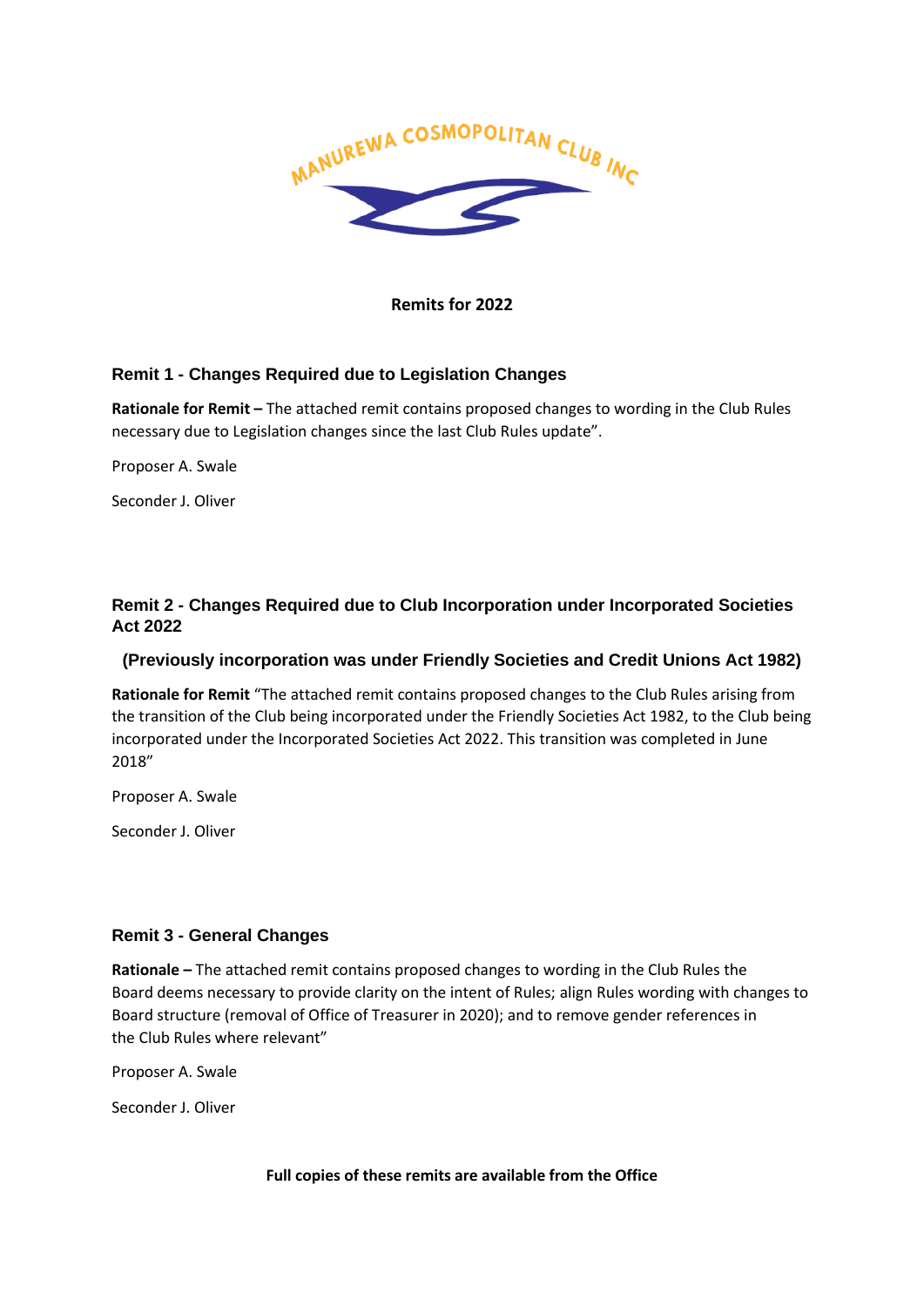| <b>Remit 1 - Changes Required due to Legislation Changes</b> |                                                                                                                                                                                                                                                                                                                                                                                                                                                                                                                                                                                                                                                             |                                                                                                                                                                                                                                                                                                                                                                                                                                                                                                                                                                                                                                                             |                                                                       |  |
|--------------------------------------------------------------|-------------------------------------------------------------------------------------------------------------------------------------------------------------------------------------------------------------------------------------------------------------------------------------------------------------------------------------------------------------------------------------------------------------------------------------------------------------------------------------------------------------------------------------------------------------------------------------------------------------------------------------------------------------|-------------------------------------------------------------------------------------------------------------------------------------------------------------------------------------------------------------------------------------------------------------------------------------------------------------------------------------------------------------------------------------------------------------------------------------------------------------------------------------------------------------------------------------------------------------------------------------------------------------------------------------------------------------|-----------------------------------------------------------------------|--|
| <b>Current Rule Number</b>                                   | <b>Current Wording</b>                                                                                                                                                                                                                                                                                                                                                                                                                                                                                                                                                                                                                                      | <b>Proposed Wording</b>                                                                                                                                                                                                                                                                                                                                                                                                                                                                                                                                                                                                                                     | <b>Rationale</b>                                                      |  |
| Rules Intro                                                  | Registered under the Incorporated Societies<br>Act 1908                                                                                                                                                                                                                                                                                                                                                                                                                                                                                                                                                                                                     | Registered under the Incorporated Societies<br>Act 2022                                                                                                                                                                                                                                                                                                                                                                                                                                                                                                                                                                                                     | Legislation<br>was passed<br>into Law in<br>April 2022                |  |
| 5<br><b>Admission of Members</b>                             | 5.5 The application form shall include an<br>acknowledgment by the applicant that as a<br>condition of membership the applicant consents<br>pursuant to the Privacy Act 1993 to personal<br>information in the form of his/her name and<br>residential address, office held (if necessary) and<br>telephone number being included in Club<br>membership records and/or for circulation to the<br>Members and for inclusion in statistical returns<br>supplied by to Clubs N.Z Inc. for levy purposes or<br>for the purpose of notifying Clubs N.Z. or any<br>Affiliated Club of disciplinary procedures.<br>1.2 Make regulations (not inconsistent with the | 5.5 The application form shall include an<br>acknowledgment by the applicant that as a<br>condition of membership the applicant consents<br>pursuant to the Privacy Act 2020 to personal<br>information in the form of his/her name and<br>residential address, office held (if necessary) and<br>telephone number being included in Club<br>membership records and/or for circulation to the<br>Members and for inclusion in statistical returns<br>supplied by to Clubs N.Z Inc. for levy purposes<br>or for the purpose of notifying Clubs N.Z. or any<br>Affiliated Club of disciplinary procedures.<br>1.2 Make regulations (not inconsistent with the | Legislation<br>was passed<br>into Law in<br>April 2020<br>Legislation |  |
|                                                              | Rules or the provisions of the Incorporated<br>Societies Act 1908) for the management of its<br>affairs as a Board and may appoint sub-<br>committees. Such sub-committees to have<br>power as provided in the by-laws; and the Board<br>may also appoint sub-committees for special<br>purposes as may be required from time to time.                                                                                                                                                                                                                                                                                                                      | Rules or the provisions of the Incorporated<br>Societies Act 2022) for the management of its<br>affairs as a Board and may appoint sub-<br>committees. Such sub-committees to have<br>power as provided in the by-laws; and the Board<br>may also appoint sub-committees for special<br>purposes as may be required from time to time.                                                                                                                                                                                                                                                                                                                      | was passed<br>into Law in<br>April 2022                               |  |
| Schedule A<br>Powers and duties of<br>the Board              | 1.3 Make regulations (not inconsistent with the<br>Rules or the provisions of the Incorporated<br>Societies Act 1908) for the management of its<br>affairs as a Board and may appoint sub-<br>committees. Such sub-committees to have<br>power as provided in the by-laws; and the Board<br>may also appoint sub-committees for special<br>purposes as may be required from time to time.                                                                                                                                                                                                                                                                   | 1.3 Make regulations (not inconsistent with the<br>Rules or the provisions of the Incorporated<br>Societies Act 2022) for the management of its<br>affairs as a Board and may appoint sub-<br>committees. Such sub-committees to have<br>power as provided in the by-laws; and the Board<br>may also appoint sub-committees for special<br>purposes as may be required from time to time.                                                                                                                                                                                                                                                                   | Legislation<br>was passed<br>into Law in<br>April 2022                |  |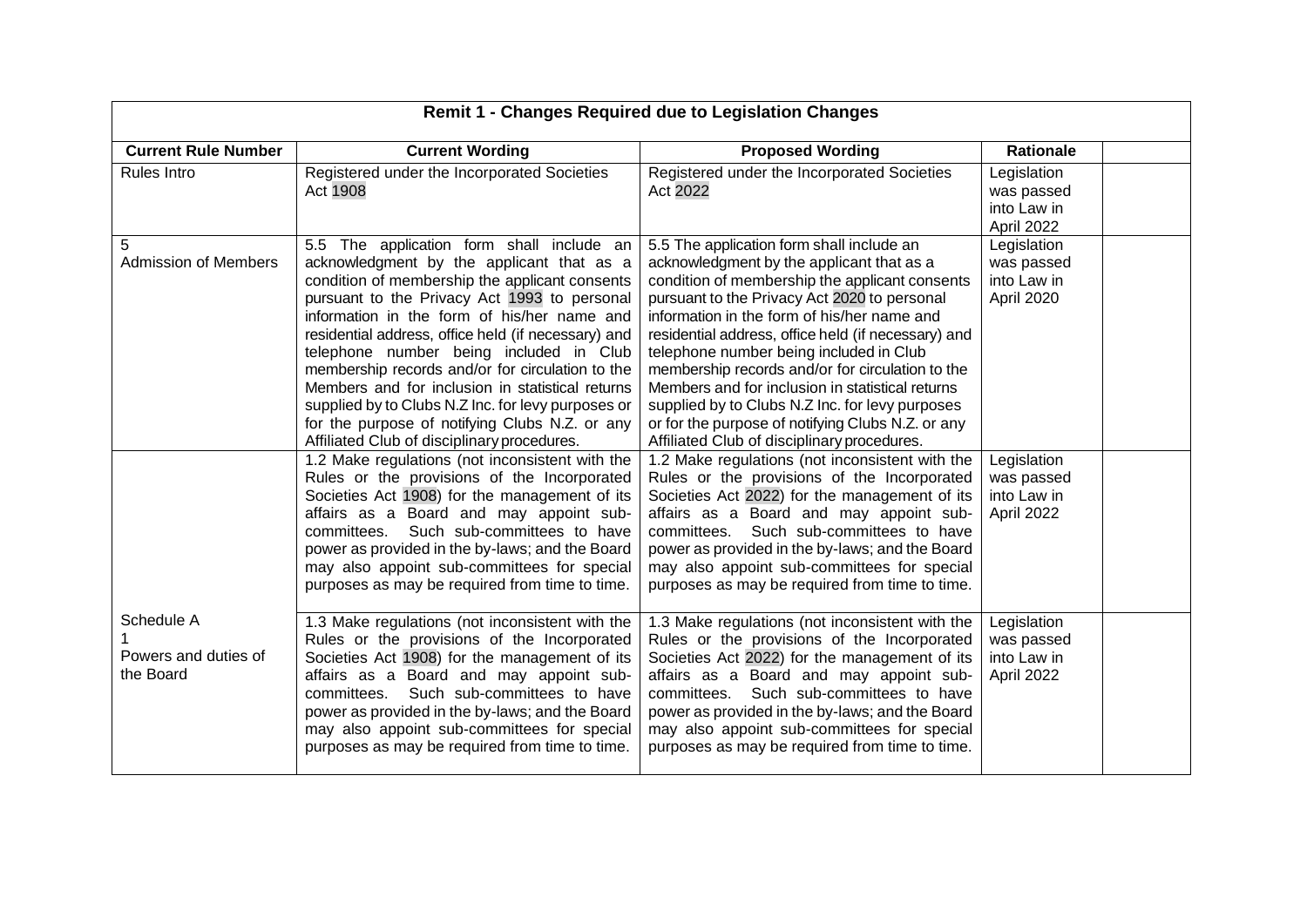|                                                        | Remit 2 - Changes Required due to Club Incorporation under Incorporated Societies Act 2022<br>(previously incorporation was under Friendly Societies and Credit Unions Act 1982)                                                                                                                                                                                                                                                                                                                                                                                                                                                                                                                                                                                                                                                                                                                                                                        |                         |                                                                                                                              |                                                                                                                |
|--------------------------------------------------------|---------------------------------------------------------------------------------------------------------------------------------------------------------------------------------------------------------------------------------------------------------------------------------------------------------------------------------------------------------------------------------------------------------------------------------------------------------------------------------------------------------------------------------------------------------------------------------------------------------------------------------------------------------------------------------------------------------------------------------------------------------------------------------------------------------------------------------------------------------------------------------------------------------------------------------------------------------|-------------------------|------------------------------------------------------------------------------------------------------------------------------|----------------------------------------------------------------------------------------------------------------|
| <b>Current Rule Number</b>                             | <b>Current Wording</b>                                                                                                                                                                                                                                                                                                                                                                                                                                                                                                                                                                                                                                                                                                                                                                                                                                                                                                                                  | <b>Proposed Wording</b> | <b>Rationale</b>                                                                                                             | <b>Additional Comment</b>                                                                                      |
| 3.1.3                                                  | "To take over the operations of the<br>Manurewa Cosmopolitan Club, a friendly<br>society established under the Friendly<br>Societies and Credit Unions Act 1982<br>(Friendly Society), as that society is<br>unable to hold a liquor licence due to<br>changes in liquor licensing law."                                                                                                                                                                                                                                                                                                                                                                                                                                                                                                                                                                                                                                                                | Delete Rule 3.1.3       | Transition to Incorporated<br>Society was completed at AGM<br>in June 2018.                                                  |                                                                                                                |
| <b>Admission of Friendly</b><br><b>Society Members</b> | 7.1 All persons who are recorded in, and<br>have signed, the Incorporated Society<br>application for incorporation form are<br>Members of the Club from its<br>incorporation (Initial Members). All the<br>existing Members of the Friendly Society<br>as at the 1 <sup>st</sup> April 2018 shall automatically<br>become Members of the Club from that<br>date (Automatic Members) without the<br>need to pay a nomination fee or<br>subscription fee in advance. Each<br><b>Automatic Member:</b><br>shall hold membership in the<br>7.1.1<br>Club in the class of membership<br>that corresponds to the same<br>class of membership that he or<br>she held in the Friendly Society;<br>without the loss of honours,<br>privileges or entitlements and<br>such membership to be deemed<br>continuous and uninterrupted.<br>7.1.2<br>is not required to pay any<br>subscription fees to the Club until the<br>expiry of the period for which he or she | Delete all of Rule 7    | <b>Transition of Friendly Society</b><br>Members to Incorporated<br>Society Members was<br>completed at AGM in June<br>2018. | Index to Rules to be<br>updated and all references<br>to rules subsequent to Rule<br>7 renumbered accordingly. |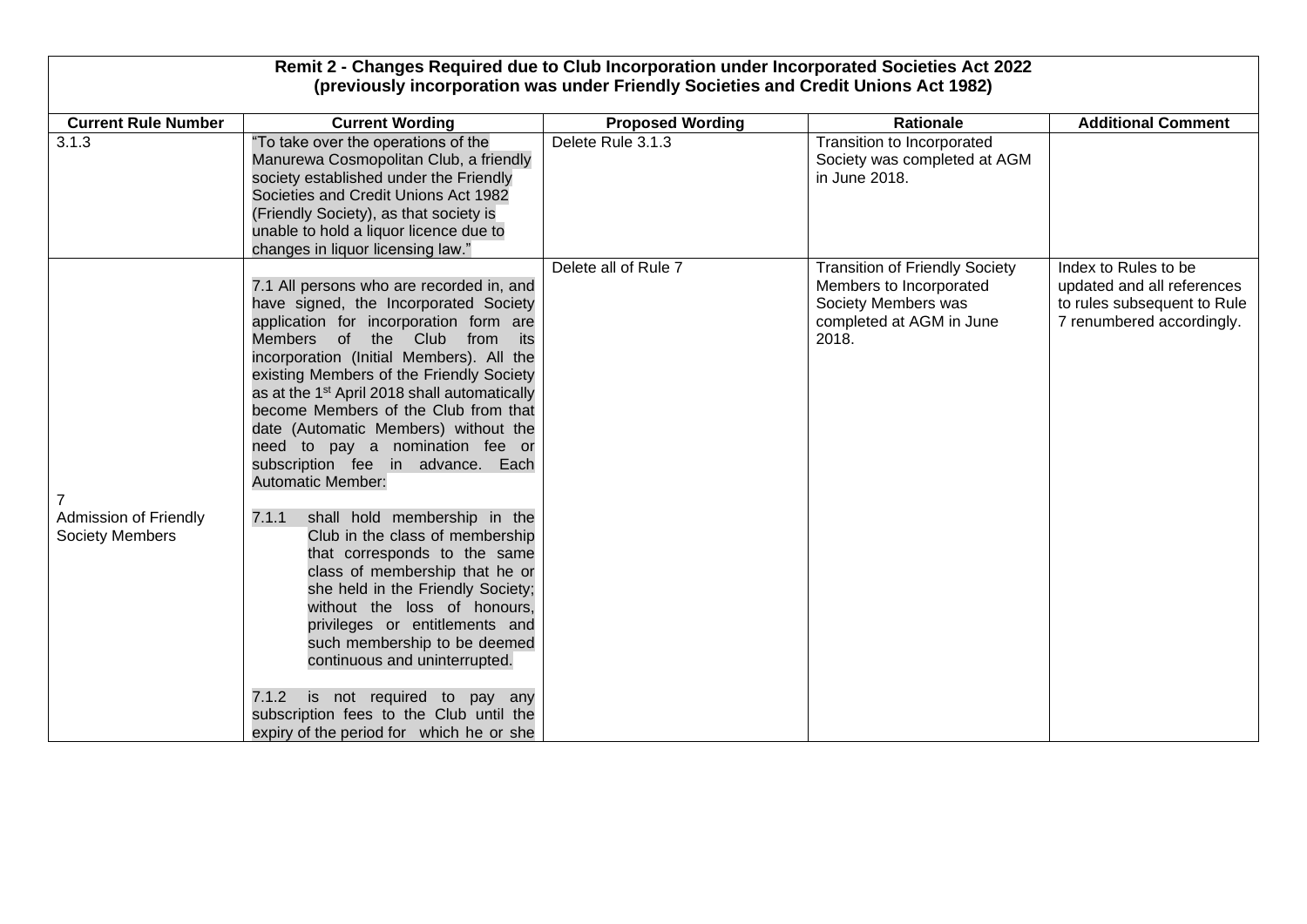| paid subscription fees to the Friendly<br>Society; and                                                                                                                                                                                                                                                                                            |  |  |
|---------------------------------------------------------------------------------------------------------------------------------------------------------------------------------------------------------------------------------------------------------------------------------------------------------------------------------------------------|--|--|
| 7.1.3 consents to moving any funds<br>held by the Friendly Society remaining<br>from their<br>subscription fees paid to<br>the Friendly Society and to moving all<br>their membership records, to the<br>Club.                                                                                                                                    |  |  |
| 7.2 If any Initial Member was a Member of<br>the Friendly Society on the day that he or<br>she became an Initial Member:                                                                                                                                                                                                                          |  |  |
| 7.2.1<br>the Initial Member shall hold<br>membership in the Club in the<br>class of membership<br>that<br>corresponds to the same class of<br>membership that he or she held<br>in the Friendly Society; without<br>the loss of honours, privileges or<br>entitlements<br>and<br>such<br>membership to be deemed<br>continuous and uninterrupted. |  |  |
| 7.2.2 is not required to pay any<br>subscription fees to the Club until the<br>expiry of the period for which he or she<br>paid subscription fees to the Friendly<br>Society and;                                                                                                                                                                 |  |  |
| 7.2.3 consents to moving any funds<br>held by the Friendly Society remaining<br>from their<br>subscription fees paid to<br>the Friendly Society, and to moving all<br>their membership<br>records, to the<br>Club.                                                                                                                                |  |  |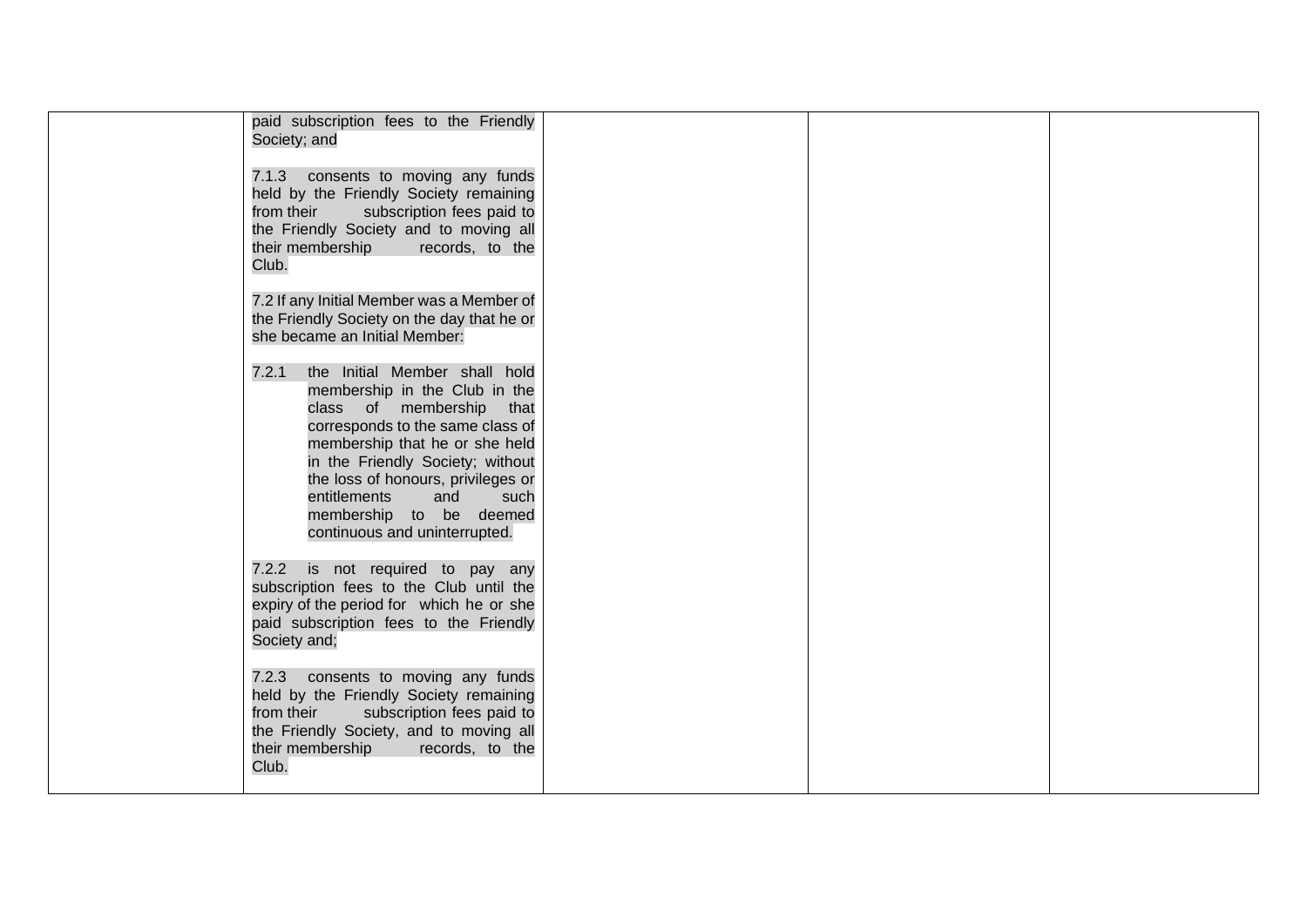|                      | 7.3 Any existing Members of the Friendly<br>Society that do not wish to become an<br>Automatic Member of the Club must give<br>notice in writing to the Manager on or<br>before 1st April 2018. The Club shall<br>notify the Friendly Society of the names of<br>those Members so that the Friendly<br>Society can refund any proportion of<br>subscription fees to the Friendly Society<br>that the Members may be entitled to.                                                                                                                                                                                                                                                                                                  |                                                                                                                                                                                                                                                                                                                                                                                                                                                                                                                                                                                                                                                           |                                                                                                                                                                                                                                                                                                                                                                                              |  |
|----------------------|-----------------------------------------------------------------------------------------------------------------------------------------------------------------------------------------------------------------------------------------------------------------------------------------------------------------------------------------------------------------------------------------------------------------------------------------------------------------------------------------------------------------------------------------------------------------------------------------------------------------------------------------------------------------------------------------------------------------------------------|-----------------------------------------------------------------------------------------------------------------------------------------------------------------------------------------------------------------------------------------------------------------------------------------------------------------------------------------------------------------------------------------------------------------------------------------------------------------------------------------------------------------------------------------------------------------------------------------------------------------------------------------------------------|----------------------------------------------------------------------------------------------------------------------------------------------------------------------------------------------------------------------------------------------------------------------------------------------------------------------------------------------------------------------------------------------|--|
|                      | 8.1 Subject to Rule 7, all subscriptions<br>shall be paid yearly in advance to the<br>Manager The subscription year of the<br>Club shall end on the 30th day of June in<br>each year and subscriptions shall be<br>payable by Members by the 1st day of July<br>in each year. If a Member joins part way<br>through a subscription year, the Member<br>shall pay a pro-rata subscription, where<br>their membership shall date from the first<br>day of the month during which the<br>Candidate was elected or their<br>membership commenced under Rule 7.<br>Any Automatic Member or Initial Member<br>is not required to pay a subscription for<br>the period for which they paid<br>subscription fees to the Friendly Society. | 8.1 All subscriptions shall be paid<br>yearly in advance to the Manager<br>and all subscriptions received shall<br>be paid into the bank account to the<br>credit of the Club. The subscription<br>year of the Club shall end on the<br>30th day of June in each year and<br>subscriptions shall be payable by<br>Members by the 1st day of July in<br>each year. If a Member joins part<br>way through a subscription year,<br>the Member shall pay a pro-rata<br>subscription, where their<br>membership shall date from the first<br>day of the month during which the<br>Candidate was elected or their<br>membership commenced under<br>Rule 5 or 6. | Delete reference to Rule 7 as it<br>is proposed to be deleted. This<br>rule was in the context of the<br>transition from Friendly Society<br>to Incorporated Society.<br>The Board considers it prudent<br>to state what is to be done with<br>subscriptions collected.<br>Reference to Automatic Member<br>or Initial Member was in the<br>context of the Club still a<br>Friendly Society. |  |
| Rule 8 Subscriptions | 8.2 "Subject to Rule 7, the annual<br>subscription shall be determined by the<br>Board and shall be approved annually at<br>the Annual General Meeting having been<br>previously notified to Members."                                                                                                                                                                                                                                                                                                                                                                                                                                                                                                                            | 8.2 The annual subscription shall be<br>determined by the Board and shall be<br>approved annually at the Annual<br>General Meeting having been<br>previously notified to Members."                                                                                                                                                                                                                                                                                                                                                                                                                                                                        | Delete reference to Rule 7 as it<br>is proposed to be deleted. This<br>rule was in the context of the<br>transition from Friendly Society<br>to Incorporated Society.                                                                                                                                                                                                                        |  |
|                      | 10.1 Every subscribing Member shall<br>within fourteen (14) days before their<br>subscription becomes due, be notified in<br>writing to that effect. Any subscribing<br>Member allowing their subscription to                                                                                                                                                                                                                                                                                                                                                                                                                                                                                                                     | Every subscribing Member<br>10.1<br>shall within fourteen (14) days<br>before their subscription becomes<br>due, be notified in writing to that<br>effect. Any subscribing Member                                                                                                                                                                                                                                                                                                                                                                                                                                                                         |                                                                                                                                                                                                                                                                                                                                                                                              |  |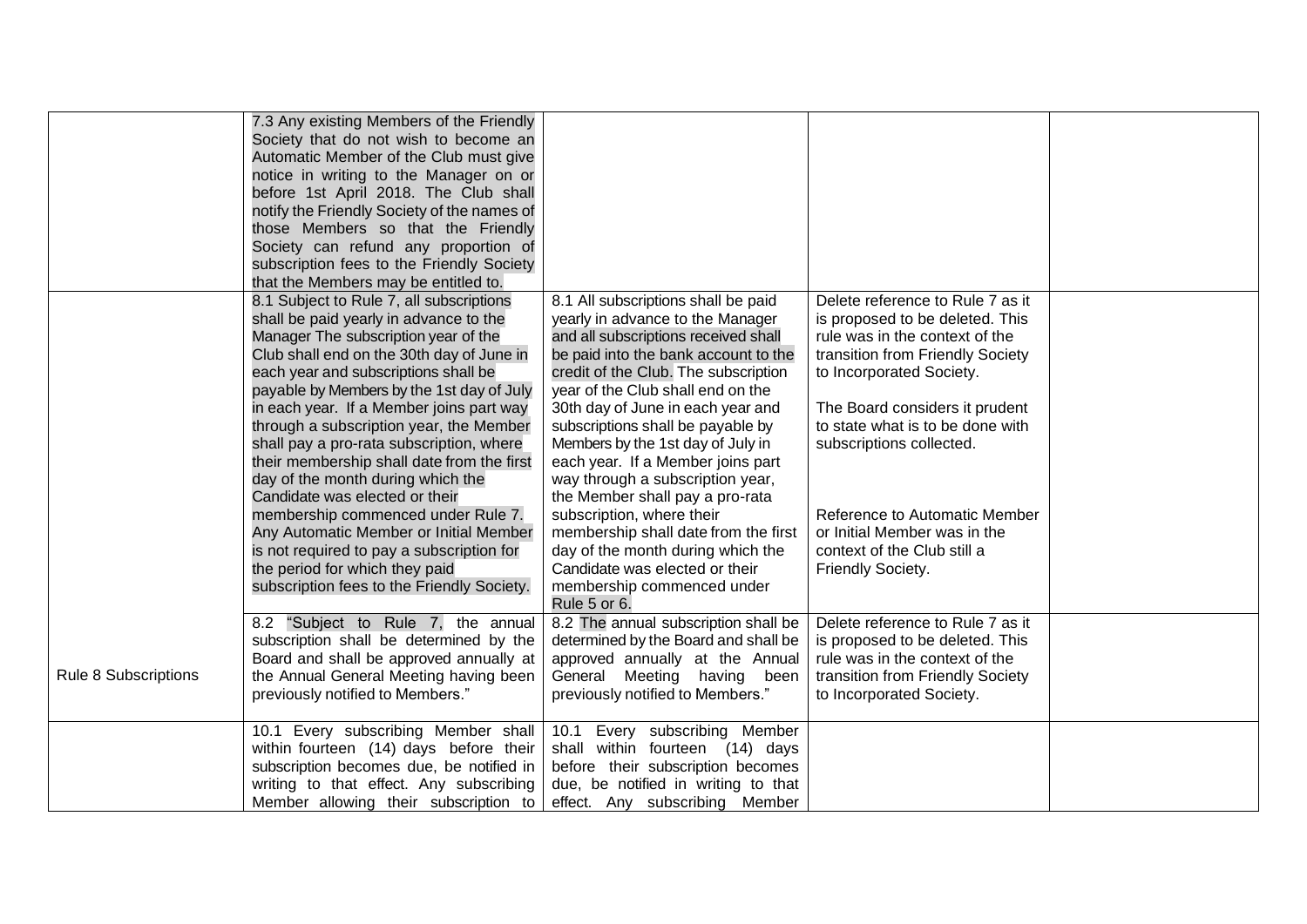<span id="page-5-0"></span>

|                          | remain unpaid after the 31st day of July<br>shall have their name erased from the roll<br>of Members. This does not apply to<br>Automatic Members, and Initial Members<br>who were Members of the Friendly<br>Society on the day they became an Initial<br>Member, for the period for which they<br>paid subscription fees to the Friendly<br>Society. Any Member whose name has<br>been erased shall be deemed to have<br>retired from membership but the Board<br>shall have the right upon payment of the<br>subscription to reinstate them or otherwise<br>as they may deem fit. Provided that any<br>Member upon leaving town for any<br>lengthened period, or being incapacitated<br>by illness or accident may (on proof of the | allowing their subscription to remain<br>unpaid after the 31st day of July<br>shall have their name erased from<br>the roll of Members. Any Member<br>whose name has been erased shall<br>be deemed to have retired from<br>membership but the Board shall<br>have the right upon payment of the<br>subscription to reinstate them or<br>otherwise as they may deem fit.<br>Provided that any Member upon<br>leaving town for any lengthened<br>period, or being incapacitated by<br>illness or accident may (on proof of<br>the fact being given to the Board) be<br>reinstated from such date as the<br>Board thinks fit. | Reference to Automatic Member<br>or Initial Member removed as,<br>this was in the context of the<br>Club still being a Friendly<br>Society. |  |
|--------------------------|----------------------------------------------------------------------------------------------------------------------------------------------------------------------------------------------------------------------------------------------------------------------------------------------------------------------------------------------------------------------------------------------------------------------------------------------------------------------------------------------------------------------------------------------------------------------------------------------------------------------------------------------------------------------------------------------------------------------------------------|-----------------------------------------------------------------------------------------------------------------------------------------------------------------------------------------------------------------------------------------------------------------------------------------------------------------------------------------------------------------------------------------------------------------------------------------------------------------------------------------------------------------------------------------------------------------------------------------------------------------------------|---------------------------------------------------------------------------------------------------------------------------------------------|--|
| 10                       | fact being given to the Board) be reinstated                                                                                                                                                                                                                                                                                                                                                                                                                                                                                                                                                                                                                                                                                           |                                                                                                                                                                                                                                                                                                                                                                                                                                                                                                                                                                                                                             |                                                                                                                                             |  |
| Subscriptions in Arrears | from such date as the Board thinks fit.<br>10.2 For all purposes in connection with                                                                                                                                                                                                                                                                                                                                                                                                                                                                                                                                                                                                                                                    | 10.2 For all purposes in connection                                                                                                                                                                                                                                                                                                                                                                                                                                                                                                                                                                                         |                                                                                                                                             |  |
|                          | the holding of an Annual General                                                                                                                                                                                                                                                                                                                                                                                                                                                                                                                                                                                                                                                                                                       | with the holding of an Annual                                                                                                                                                                                                                                                                                                                                                                                                                                                                                                                                                                                               |                                                                                                                                             |  |
|                          | Meeting or an election or the nomination                                                                                                                                                                                                                                                                                                                                                                                                                                                                                                                                                                                                                                                                                               | General Meeting or an election or                                                                                                                                                                                                                                                                                                                                                                                                                                                                                                                                                                                           |                                                                                                                                             |  |
|                          | of a Candidate for office or for                                                                                                                                                                                                                                                                                                                                                                                                                                                                                                                                                                                                                                                                                                       | the nomination of a Candidate for                                                                                                                                                                                                                                                                                                                                                                                                                                                                                                                                                                                           |                                                                                                                                             |  |
|                          | membership, a subscribing Member shall<br>not be deemed to be financial unless their                                                                                                                                                                                                                                                                                                                                                                                                                                                                                                                                                                                                                                                   | office or for membership,<br>a<br>subscribing Member shall not be                                                                                                                                                                                                                                                                                                                                                                                                                                                                                                                                                           |                                                                                                                                             |  |
|                          | subscription is paid up to the end of the                                                                                                                                                                                                                                                                                                                                                                                                                                                                                                                                                                                                                                                                                              | deemed to be financial unless their                                                                                                                                                                                                                                                                                                                                                                                                                                                                                                                                                                                         |                                                                                                                                             |  |
|                          | current subscription year. Any Automatic                                                                                                                                                                                                                                                                                                                                                                                                                                                                                                                                                                                                                                                                                               | subscription is paid up to the end of                                                                                                                                                                                                                                                                                                                                                                                                                                                                                                                                                                                       | Reference to Automatic Member                                                                                                               |  |
|                          | Member or Initial Member is not required to                                                                                                                                                                                                                                                                                                                                                                                                                                                                                                                                                                                                                                                                                            | the current subscription year.                                                                                                                                                                                                                                                                                                                                                                                                                                                                                                                                                                                              | or Initial Member removed as                                                                                                                |  |
|                          | pay a subscription for the period for which                                                                                                                                                                                                                                                                                                                                                                                                                                                                                                                                                                                                                                                                                            |                                                                                                                                                                                                                                                                                                                                                                                                                                                                                                                                                                                                                             | this was in the context of the                                                                                                              |  |
|                          | they paid subscription fees to the Friendly                                                                                                                                                                                                                                                                                                                                                                                                                                                                                                                                                                                                                                                                                            |                                                                                                                                                                                                                                                                                                                                                                                                                                                                                                                                                                                                                             | Club still being a Friendly                                                                                                                 |  |
|                          | Society.                                                                                                                                                                                                                                                                                                                                                                                                                                                                                                                                                                                                                                                                                                                               |                                                                                                                                                                                                                                                                                                                                                                                                                                                                                                                                                                                                                             | Society.                                                                                                                                    |  |
| 14                       | 14.1. Subject to Rule 14.5, The                                                                                                                                                                                                                                                                                                                                                                                                                                                                                                                                                                                                                                                                                                        | 14.1 The Management of the Club                                                                                                                                                                                                                                                                                                                                                                                                                                                                                                                                                                                             | This Rule was in the context of                                                                                                             |  |
| Management of the Club   | Management of the Club shall be vested<br>in the "Board of Management" herein                                                                                                                                                                                                                                                                                                                                                                                                                                                                                                                                                                                                                                                          | shall be vested in the "Board of<br>Management" herein before and                                                                                                                                                                                                                                                                                                                                                                                                                                                                                                                                                           | transition to an Incorporated<br>Society in 2018.                                                                                           |  |
|                          | before and after referred to as the "Board"                                                                                                                                                                                                                                                                                                                                                                                                                                                                                                                                                                                                                                                                                            | after referred to as the "Board" and                                                                                                                                                                                                                                                                                                                                                                                                                                                                                                                                                                                        | Role of Treasurer was removed                                                                                                               |  |
|                          | and will be composed of the President,                                                                                                                                                                                                                                                                                                                                                                                                                                                                                                                                                                                                                                                                                                 | will be composed of the President,                                                                                                                                                                                                                                                                                                                                                                                                                                                                                                                                                                                          | from the Club Rules in 2020.                                                                                                                |  |
|                          | Vice President, Treasurer, four (4) elected                                                                                                                                                                                                                                                                                                                                                                                                                                                                                                                                                                                                                                                                                            | Vice President and four (4) elected                                                                                                                                                                                                                                                                                                                                                                                                                                                                                                                                                                                         |                                                                                                                                             |  |
|                          | Members and three (3) Executive                                                                                                                                                                                                                                                                                                                                                                                                                                                                                                                                                                                                                                                                                                        | Members and three (3) Executive                                                                                                                                                                                                                                                                                                                                                                                                                                                                                                                                                                                             |                                                                                                                                             |  |
|                          | Members to be appointed on the                                                                                                                                                                                                                                                                                                                                                                                                                                                                                                                                                                                                                                                                                                         | Members to be appointed on the                                                                                                                                                                                                                                                                                                                                                                                                                                                                                                                                                                                              |                                                                                                                                             |  |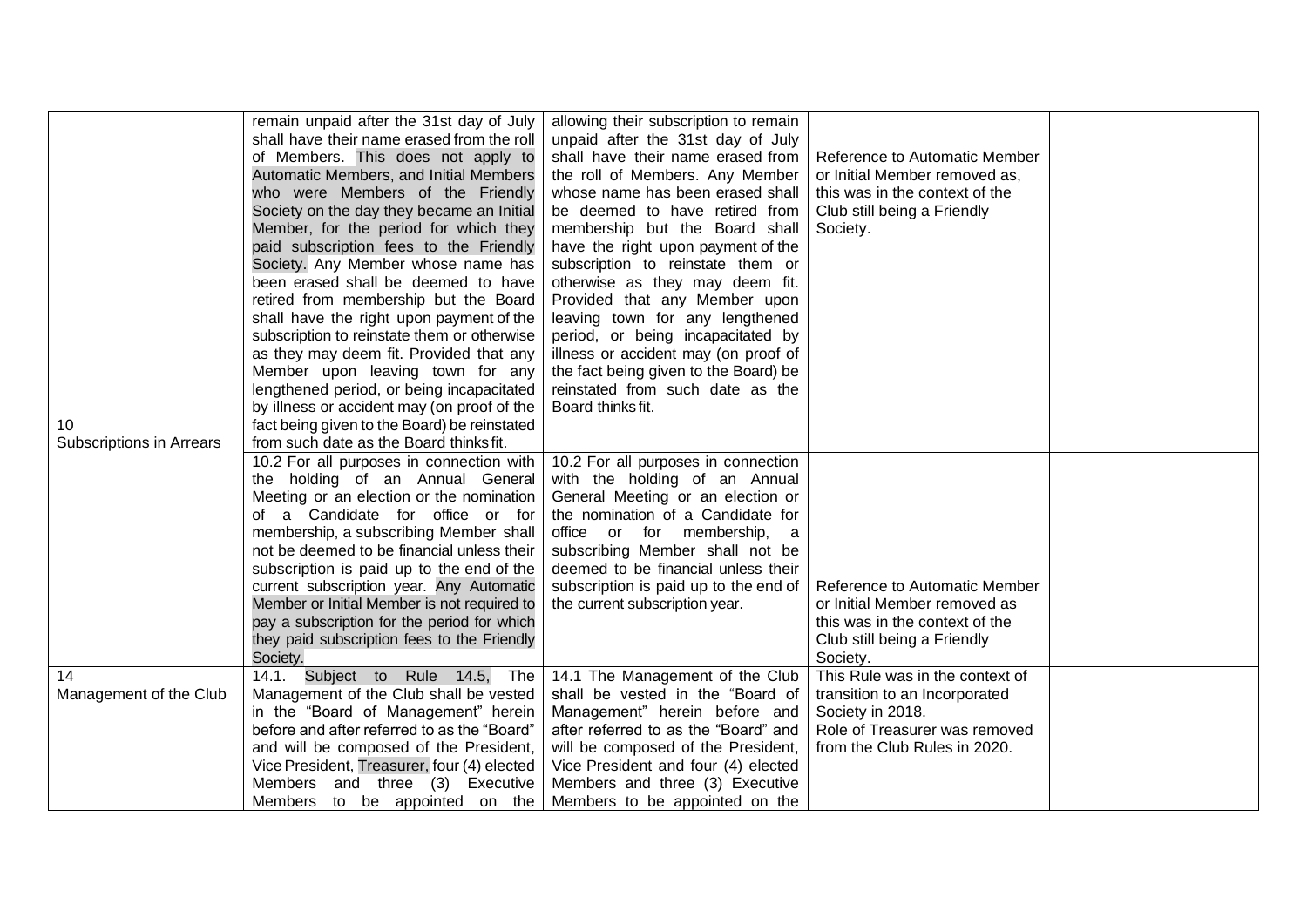| recommendation of the Board with the<br>approval of the Members at an Annual<br>General Meeting.                                                                                                                                                                                                                                                                                                                                                                                                                                                                                                                                                                                                                                                                                                                                              | recommendation of the Board with<br>the approval of the Members at an<br>Annual General Meeting.                                                                                                                       |                                                                                                                                                                                                                                                                            |  |
|-----------------------------------------------------------------------------------------------------------------------------------------------------------------------------------------------------------------------------------------------------------------------------------------------------------------------------------------------------------------------------------------------------------------------------------------------------------------------------------------------------------------------------------------------------------------------------------------------------------------------------------------------------------------------------------------------------------------------------------------------------------------------------------------------------------------------------------------------|------------------------------------------------------------------------------------------------------------------------------------------------------------------------------------------------------------------------|----------------------------------------------------------------------------------------------------------------------------------------------------------------------------------------------------------------------------------------------------------------------------|--|
| 14.5 The initial Members of the Board<br>shall comprise all the Members of the<br>"Board of Management" of the Friendly<br>Society as at 31 March 2018 including the<br>Trustees of the Friendly Society shall<br>serve as Executive Members of the<br>Board. The President, Vice President and<br>Treasurer of the Friendly Society will<br>continue in the same roles. The Trustees<br>of the Friendly Society shall serve as<br>elected Members of the Board and do not<br>owe any obligations of trust in relation to<br>the Club or its assets or hold any powers<br>of trustees in relation to the Club or its<br>assets. The initial Members of the Board<br>will hold office for the period until the<br>Annual General Meeting in June 2018.<br>Thereafter the Members of the Board will<br>be elected in accordance with Rule 17.1. | Delete all of Rule 14.5                                                                                                                                                                                                | This Rule was in the context of<br>transition to an Incorporated<br>Society in 2018.                                                                                                                                                                                       |  |
| 14.7 c) be eligible to be re-elected, and in<br>the case of multiple nominations above<br>the requirement; the recommendation to<br>be made to the Members will be decided<br>by a majority vote at a Board meeting.                                                                                                                                                                                                                                                                                                                                                                                                                                                                                                                                                                                                                          | 14.7 c) be eligible to be re-elected,<br>and in the case of multiple<br>applicants above the requirement;<br>the recommendation to be made to<br>the Members will be decided by a<br>majority vote at a Board meeting. | <b>Executive Board Members apply</b><br>to the Board to become an<br>Executive; they are not<br>nominated. Successful<br>Applicants are appointed on the<br>recommendation of the Board<br>with the approval of the<br>Members at an Annual General<br>Meeting (Rule 14.1) |  |
| 15.1.1. A candidate for the office of<br>President, or Vice President must have<br>been a Member of The Club (or Friendly<br>Society) at least three (3) years<br>immediately prior to nomination and shall                                                                                                                                                                                                                                                                                                                                                                                                                                                                                                                                                                                                                                   | 15.1.1 A candidate for the office of<br>President, or Vice President must<br>have been a Member of the Club at<br>least three (3) years immediately<br>prior to nomination and shall have                              | Reference to Friendly Society is<br>no longer required as it is more<br>than 3 years since Club<br>transitioned to an Incorporated<br>Society.                                                                                                                             |  |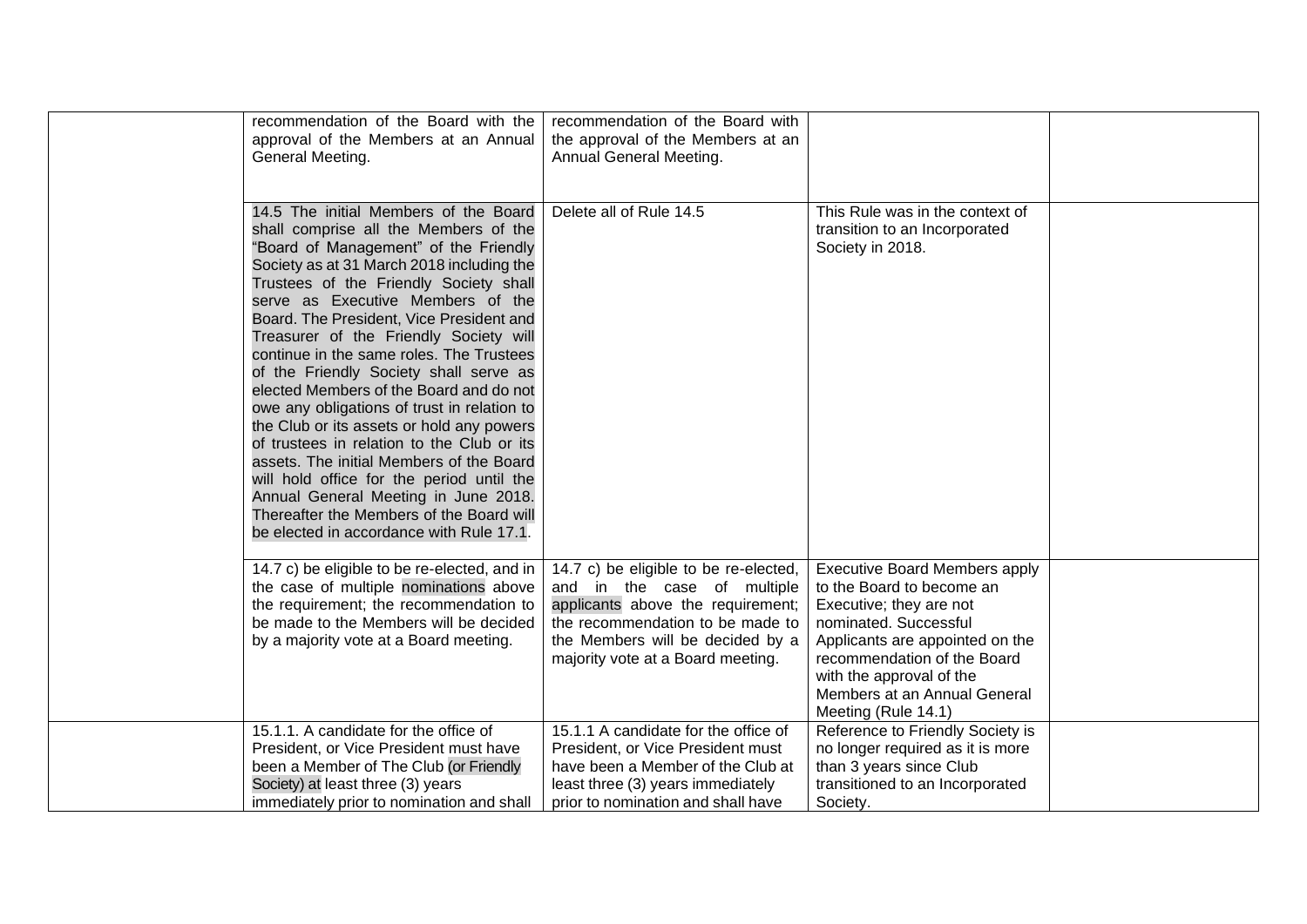| 15                                                                                  | have served for at least one (1) term on<br>the Board.                                                                                                                                                                                                                                                                                                                                                                                               | served for at least one (1) term on<br>the Board.                                                                                                                                                                                                                                                                                                                                                               |                                                                                                                                                                                                                 |                                                                                                                    |
|-------------------------------------------------------------------------------------|------------------------------------------------------------------------------------------------------------------------------------------------------------------------------------------------------------------------------------------------------------------------------------------------------------------------------------------------------------------------------------------------------------------------------------------------------|-----------------------------------------------------------------------------------------------------------------------------------------------------------------------------------------------------------------------------------------------------------------------------------------------------------------------------------------------------------------------------------------------------------------|-----------------------------------------------------------------------------------------------------------------------------------------------------------------------------------------------------------------|--------------------------------------------------------------------------------------------------------------------|
| <b>Qualification for Office</b>                                                     | 15.1.2 A candidate for the office of<br>Treasurer or Board must have been a<br>Member of the Club (or Friendly Society)<br>for at least one (1) year immediately prior<br>to nomination.                                                                                                                                                                                                                                                             | 15.1.2 A Candidate for the office of<br>Board Member must have been a<br>Member of the Club for at least one<br>(1) year immediately<br>prior to<br>nomination.                                                                                                                                                                                                                                                 | Office of Treasurer was<br>removed from rules at 2020<br>AGM.<br>Reference to Friendly Society is<br>no longer required as it is more<br>than 3 years since Club<br>transitioned to an Incorporated<br>Society. |                                                                                                                    |
| 16<br><b>Term of Office</b>                                                         | 16.1 Except as provided in Rule 0, the<br>President, Vice President, Treasurer and<br>Board Members shall hold office for<br>twelve (12) months, retiring at the Annual<br>General Meeting in June. The President,<br>Vice President, Treasurer and up to four<br>(4) Board Members shall be eligible for re-<br>election. A Member of the Board may at<br>any time retire from office by giving notice<br>in writing to the Manager to that effect. | 16.1 The President, Vice President,<br>and Board Members shall hold office<br>for twelve (12) months, retiring at the<br>Annual General Meeting in June.<br>The President, Vice President,<br>Treasurer and up to four (4) Board<br>Members shall be eligible for re-<br>election. A Member of the Board<br>may at any time retire from office by<br>giving notice in writing to the<br>Manager to that effect. | Delete reference to Rule 14.5 as<br>it is proposed to be deleted.<br>Office of Treasurer was<br>removed from rules at 2020<br>AGM.                                                                              |                                                                                                                    |
| 23<br>Power of the Board to<br>enter into an agreement<br>with the Friendly Society | 23.1 The Board may enter into a sale and<br>purchase agreement with the Friendly<br>Society to move the assets and liabilities<br>of the Friendly Society specified in the<br>agreement to the Club.                                                                                                                                                                                                                                                 | Delete all of Rule 23.1 and by default<br>Rule 23                                                                                                                                                                                                                                                                                                                                                               | This Rule was in the context of<br>transition to an Incorporated<br>Society in 2018.                                                                                                                            | Index to Rules to be<br>updated and all references<br>to rules subsequent to Rule<br>23 renumbered<br>accordingly. |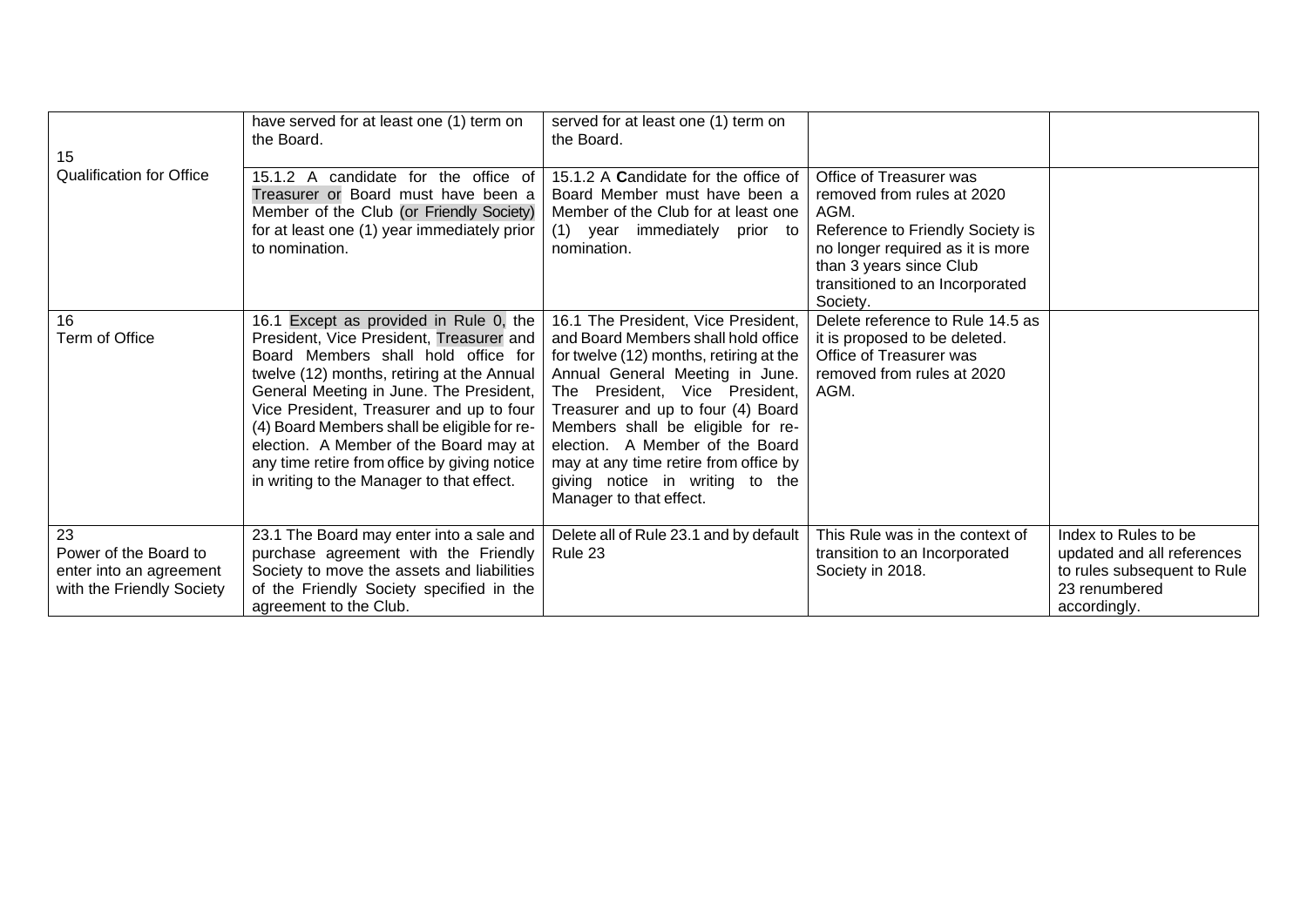|                                            |                                                                                                                                                                                                                                                                                                                                                                                                                                                                                                                                    | <b>Remit 3 - General Changes</b>                                                                                                                                                                                                                                                                                                                                                                                                                                                                                                                                      |                                                                                                                                  |                           |
|--------------------------------------------|------------------------------------------------------------------------------------------------------------------------------------------------------------------------------------------------------------------------------------------------------------------------------------------------------------------------------------------------------------------------------------------------------------------------------------------------------------------------------------------------------------------------------------|-----------------------------------------------------------------------------------------------------------------------------------------------------------------------------------------------------------------------------------------------------------------------------------------------------------------------------------------------------------------------------------------------------------------------------------------------------------------------------------------------------------------------------------------------------------------------|----------------------------------------------------------------------------------------------------------------------------------|---------------------------|
| <b>Current Rule Number</b>                 | <b>Current Wording</b>                                                                                                                                                                                                                                                                                                                                                                                                                                                                                                             | <b>Proposed Wording</b>                                                                                                                                                                                                                                                                                                                                                                                                                                                                                                                                               | <b>Rationale</b>                                                                                                                 | <b>Additional Comment</b> |
| $\overline{2}$<br><b>Registered Office</b> | 2.1 The Registered Office of the Club shall<br>be at Alfriston Road, Manurewa.                                                                                                                                                                                                                                                                                                                                                                                                                                                     | 2.1 The Registered Office of the Club shall be<br>at 6-14 Alfriston Road, Manurewa.                                                                                                                                                                                                                                                                                                                                                                                                                                                                                   | <b>Addition of Street</b><br>Number                                                                                              |                           |
|                                            | <b>Rule Title</b><br><b>Admission of Members</b>                                                                                                                                                                                                                                                                                                                                                                                                                                                                                   | "Admission of Ordinary Members"                                                                                                                                                                                                                                                                                                                                                                                                                                                                                                                                       | The Rule is in relation to<br><b>Ordinary Members and</b><br>are referred to in Rule<br>5.3                                      |                           |
| 5<br><b>Admission of Members</b>           | 5.4 Each candidate must be nominated in<br>writing on the approved nomination form<br>provided for that purpose by two financial<br>Members of the Club who have been<br>Members of the Club for the preceding six<br>(6) months. The form of nomination shall<br>include name, occupation, address, age<br>and place of birth of the candidate and a<br>declaration by the proposer and seconder,<br>of their belief that the candidate is in every<br>respect eligible as a fit and proper person<br>for admission to membership | 5.4 Each Candidate must be nominated in<br>writing on the approved nomination form<br>provided for that purpose by two (2) financial<br>Members of the Club who have been<br>Members of the Club for the preceding six (6)<br>months. The nomination form shall include<br>name, occupation, address, email address,<br>phone number, age and place of birth of the<br>Candidate; and a declaration by the<br>proposer and seconder, of their belief that<br>the Candidate is in every respect eligible as<br>a fit and proper person for admission to<br>membership. | Consistency in use of<br>numbers in brackets<br>after words<br>Addition of additional<br>Contact information<br>options.         |                           |
|                                            | 5.10 Such Member shall be entitled,<br>subject to the provisions relating to<br>visitors, to a Visitors ticket for a period of<br>one (1) month after lodging their<br>application for membership of the Club<br>and shall not be liable to pay the<br>nomination fee but immediately upon<br>acceptance and subject to the preceding<br>paragraphs hereof shall become liable to<br>pay their subscription to the end of the<br>current financial year.<br>5.11 Life Membership of any Affiliated                                 | 5.9.1 Such Member shall be entitled,<br>subject to the provisions relating to visitors,<br>to a Visitors ticket for a period of one (1)<br>month after lodging their application for<br>membership of the Club and shall not be<br>liable to pay the nomination fee but<br>immediately upon acceptance and subject<br>to the preceding paragraphs hereof shall<br>become liable to pay their subscription to<br>the end of the current financial year.<br>5.9.2 Life Membership of any Affiliated Club                                                                | <b>Current Rule is related</b><br>specifically to the scope<br>of Rule 5.9 so should be<br>a sub-Rule<br>Current Rule is related |                           |
|                                            | Club shall not ipso facto entitle such<br>Member to Life Membership of the Club.                                                                                                                                                                                                                                                                                                                                                                                                                                                   | shall not ipso facto entitle such Member to<br>Life Membership of the Club.                                                                                                                                                                                                                                                                                                                                                                                                                                                                                           | specifically to the scope<br>of Rule 5.9 so should be<br>a sub-Rule                                                              |                           |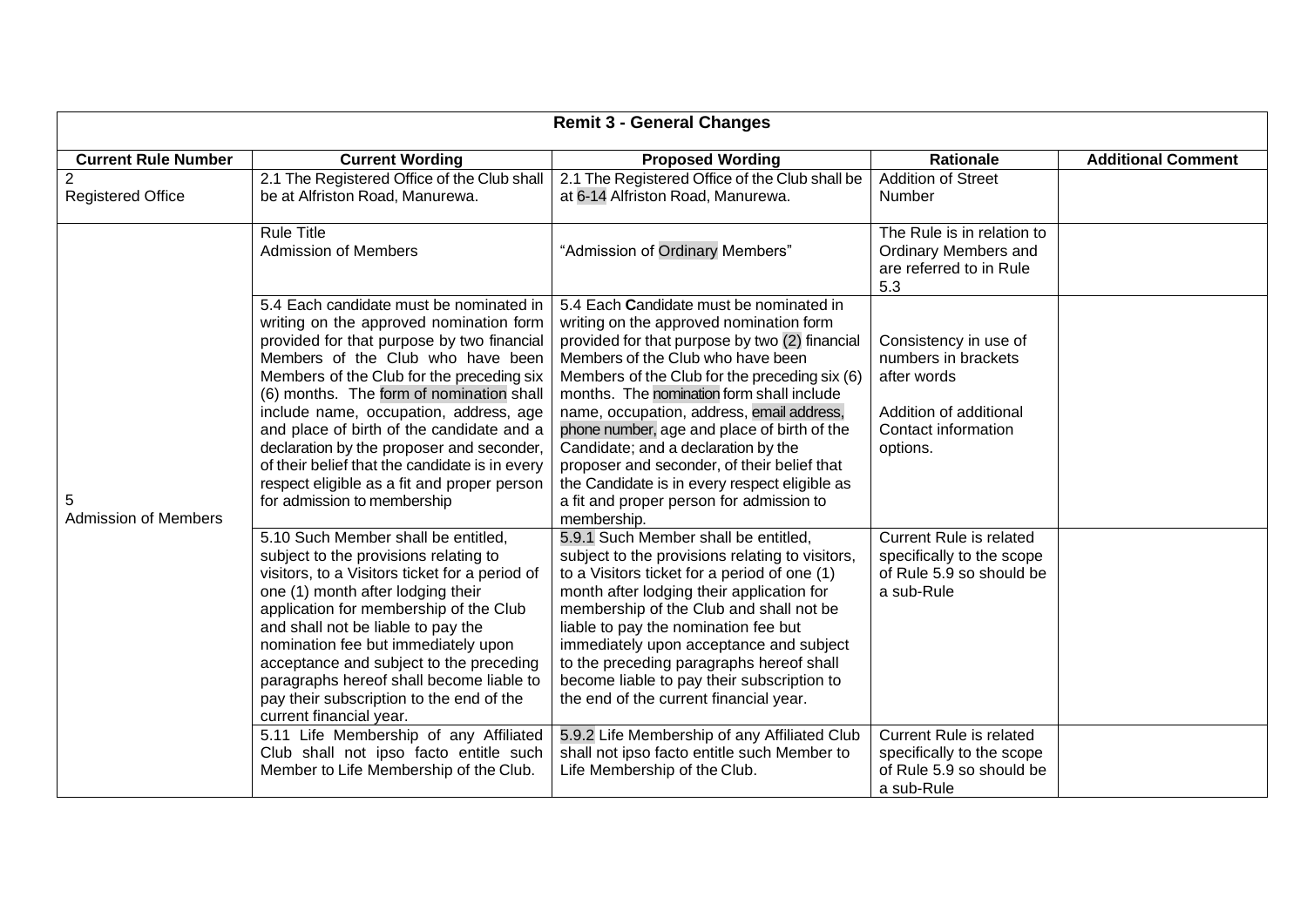| 11<br><b>Annual General Meeting</b>   | 11.1 The Annual General Meeting of<br>Members shall be held in the month of<br>June in each year on a date to be fixed by<br>the Board and eight (8) clear days' notice<br>of such meeting shall be given by notice<br>posted on the Club notice board and a<br>copy of such notice shall be sent by postal                                                                                         | 11.1 The Annual General Meeting of the Club<br>shall be held in the month of June in each<br>year on a date to be fixed by the Board and<br>eight (8) clear days' notice of such meeting<br>shall be given by notice posted on the Club<br>notice board and a copy of such notice shall<br>be sent by postal service or via electronic                                                                                                  | <b>The Annual General</b><br>Meeting of the Club is<br>attended by Members.                                                                                    |  |
|---------------------------------------|-----------------------------------------------------------------------------------------------------------------------------------------------------------------------------------------------------------------------------------------------------------------------------------------------------------------------------------------------------------------------------------------------------|-----------------------------------------------------------------------------------------------------------------------------------------------------------------------------------------------------------------------------------------------------------------------------------------------------------------------------------------------------------------------------------------------------------------------------------------|----------------------------------------------------------------------------------------------------------------------------------------------------------------|--|
|                                       | service or via electronic mail to each<br>Member eight (8) clear days prior to the<br>date of such meeting. At such meeting a<br>quorum shall be formed by one hundred<br>and fifty (150) of the financial membership<br>of the Club.                                                                                                                                                               | mail to each Member eight (8) clear days<br>prior to the date of such meeting. At such<br>meeting a quorum shall be formed by one<br>hundred and fifty (150) of the financial<br>membership of the Club.                                                                                                                                                                                                                                |                                                                                                                                                                |  |
| 15<br><b>Qualification for Office</b> | 15.3 In the case of plural nominations, the<br>order of precedence shall be:                                                                                                                                                                                                                                                                                                                        | 15.3 In the case of plural nominations, the<br>order of precedence shall be:                                                                                                                                                                                                                                                                                                                                                            |                                                                                                                                                                |  |
|                                       | 15.3.1<br>President,<br>President,<br>Vice<br>Treasurer, Committee, but where a<br>candidate's nomination is the only one<br>received for a particular office, they shall<br>be declared duly elected, and their<br>nomination for any other office shall be<br>void.                                                                                                                               | 15.3.1 President, Vice President, Board<br>but where a Candidate's<br>Member,<br>nomination is the only one received for a<br>particular office, they shall be declared duly<br>elected, and their nomination for any other<br>office shall be void.                                                                                                                                                                                    | Office of Treasurer was<br>removed from rules at<br>2020 AGM.<br>Members elected to the<br>Board are Board<br>Members rather than<br><b>Committee Members.</b> |  |
| 17<br>Term of Office                  | 17.1.1 Each candidate for office must be<br>duly proposed and seconded by two (2)<br>financial Members (who have been<br>Members of the Club for the last<br>preceding twelve (12) months) on a<br>printed form supplied for the purpose,<br>such form to be signed by the candidate<br>and handed to the Manager or an<br>appointee by 6.00pm; twenty-one (21)<br>days before election<br>day when | 17.1.1 Each Candidate for office must be<br>duly proposed and seconded by two (2)<br>financial Members (who have been<br>Members of the Club for the last preceding<br>twelve (12) months) on a printed form<br>supplied for the purpose, such form to be<br>signed by the Candidate and handed to the<br>Manager or an appointee by 6.00pm;<br>twenty-one (21) days before election day<br>when nominations shall close. A list of the | Addition of additional                                                                                                                                         |  |
|                                       | nominations shall close. A list of the<br>nominations shall be posted on the notice<br>board until the election takes place and a<br>copy of such list shall be forwarded by<br>post to each Member and Life Member<br>with the notice of the meeting.                                                                                                                                              | nominations shall be posted on the notice<br>board until the election takes place and a<br>copy of such list shall be forwarded by post<br>or electronic mail to each Member and Life<br>Member with the notice of the meeting.                                                                                                                                                                                                         | distribution option.<br>Board considers this<br>necessary to minimise<br>Postage costs.                                                                        |  |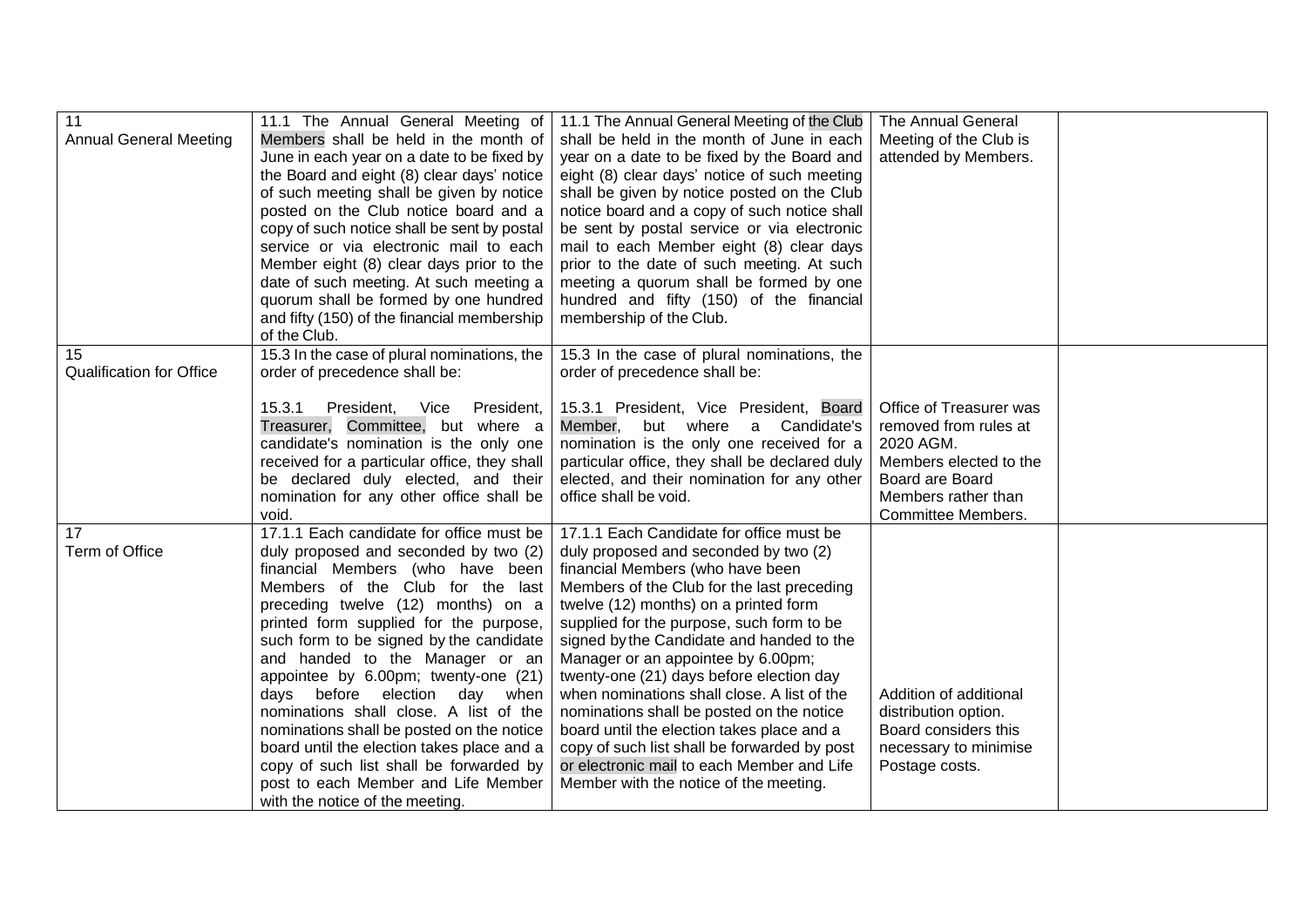| $\overline{21}$<br>Auditor | 21.1 An Auditor, who shall be a Member<br>of the Institute of Chartered Accountants<br>of New Zealand, shall be appointed by the<br>Members in Annual General Meeting. The<br>Auditor shall not hold any other office in the<br>Club. The Auditor shall have the right to<br>attend any meeting of the Club. Any audit                                                                                                                                                                  | 21.1 An Auditor, who shall be a Member of<br>the Institute of Chartered Accountants of<br>New Zealand, shall be appointed by the<br>Members at the Annual General Meeting of<br>the Club. The Auditor shall not hold any other<br>office in the Club. The Auditor shall have the<br>right to attend any meeting of the Club. Any | Clarifies the AGM that<br>the Auditor is appointed.           |                                                                                                                    |
|----------------------------|-----------------------------------------------------------------------------------------------------------------------------------------------------------------------------------------------------------------------------------------------------------------------------------------------------------------------------------------------------------------------------------------------------------------------------------------------------------------------------------------|----------------------------------------------------------------------------------------------------------------------------------------------------------------------------------------------------------------------------------------------------------------------------------------------------------------------------------|---------------------------------------------------------------|--------------------------------------------------------------------------------------------------------------------|
|                            | fees shall be determined by the Board.<br>21.2 The Auditor shall be deemed to be re-<br>appointed for the current financial year<br>unless:                                                                                                                                                                                                                                                                                                                                             | audit fees shall be determined by the Board.<br>21.2 The Auditor shall be deemed to be re-<br>appointed for the current financial year unless:                                                                                                                                                                                   |                                                               |                                                                                                                    |
|                            | 21.2.1 a resolution passed at a General<br>Meeting of the Club appoints another<br>Auditor; or provides expressly that the<br>present Auditor shall not be re-appointed;                                                                                                                                                                                                                                                                                                                | 21.2.1 a resolution passed at a Special<br>General Meeting of the Club appoints<br>another Auditor; or provides expressly that<br>the present Auditor shall not be re-<br>appointed;                                                                                                                                             | Align with Title of Rule<br>$12 \overline{ }$                 |                                                                                                                    |
| 28<br>The Treasurer        | 28.1 The Treasurer shall see that the<br>Manager daily pays into the Bank account<br>to the credit of the Club all moneys<br>received and shall provide a report of the<br>bank balances to the Board once a<br>month.                                                                                                                                                                                                                                                                  | Delete Clause 28                                                                                                                                                                                                                                                                                                                 | Office of Treasurer was<br>removed from rules at<br>2020 AGM. | Index to Rules to be<br>updated and all references<br>to rules subsequent to Rule<br>28 renumbered<br>accordingly. |
|                            | 28.2 Should the Treasurer at any time<br>anticipate being absent from Manurewa<br>for any period exceeding fourteen (14)<br>days, he/she shall give notice of such<br>contemplated absence to the Manager<br>and the Board shall appoint from the<br>Board an Acting Treasurer. For the<br>purpose of payment by cheque under this<br>Rule Notice given under the hand of the<br>President and Manager shall be sufficient<br>notice of such temporary change.<br>Outdated terminology. |                                                                                                                                                                                                                                                                                                                                  |                                                               |                                                                                                                    |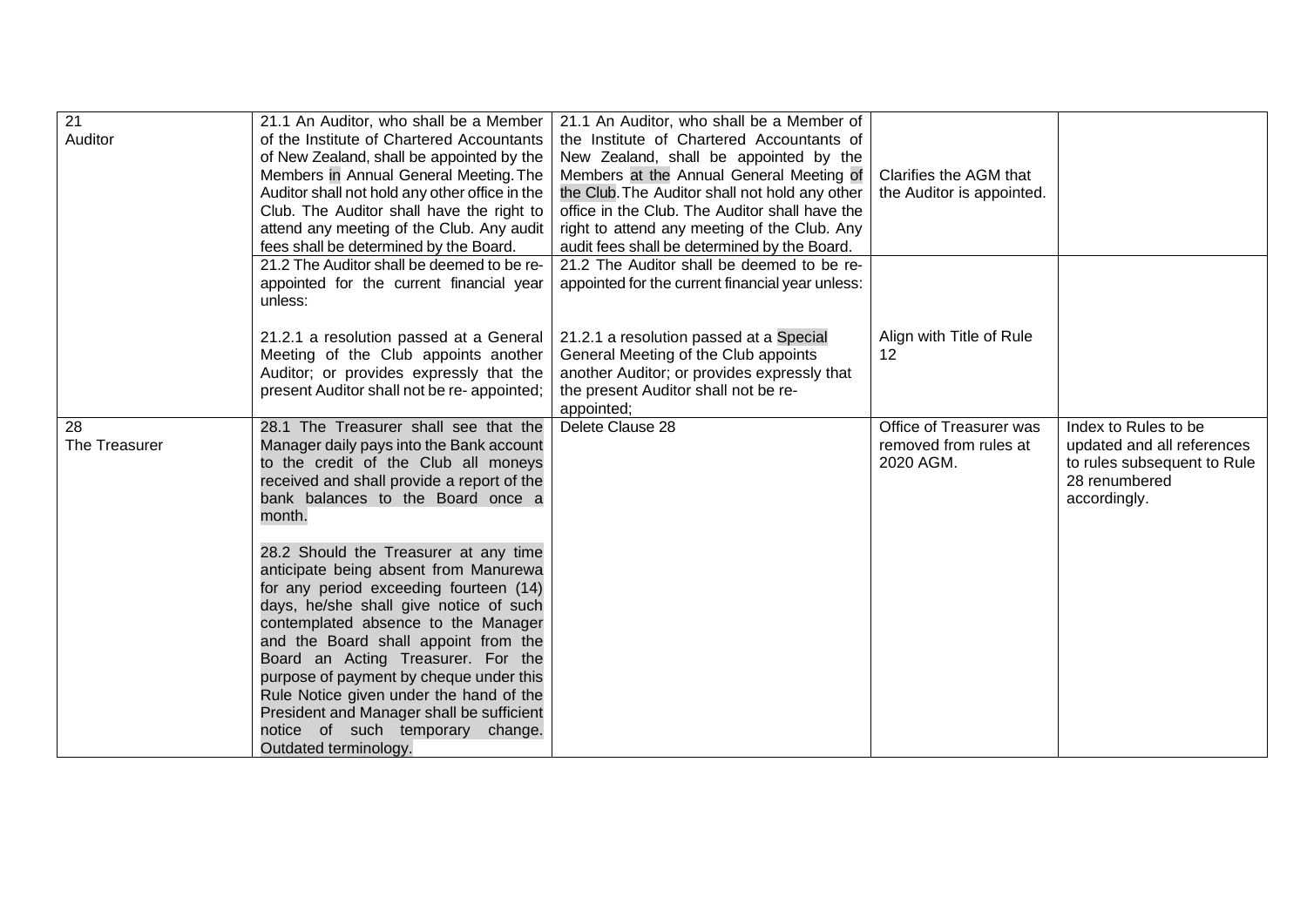| 29<br>The Manager                                      | 28.1 The Treasurer shall see that the<br>Manager daily pays into the Bank account<br>to the credit of the Club all moneys<br>received and shall provide a report of the<br>bank balances to the Board once a<br>month.                                                                                                             | 29.2 The Manager shall ensure that all<br>monies received by the Club the Manager<br>are deposited daily into the Club Bank and<br>shall provide a report of the bank balances<br>to the Board once a month.                                                                                                                                   | Transfer of banking<br>responsibilities from<br><b>Treasurer to Manager</b>                                   |  |
|--------------------------------------------------------|------------------------------------------------------------------------------------------------------------------------------------------------------------------------------------------------------------------------------------------------------------------------------------------------------------------------------------|------------------------------------------------------------------------------------------------------------------------------------------------------------------------------------------------------------------------------------------------------------------------------------------------------------------------------------------------|---------------------------------------------------------------------------------------------------------------|--|
| 38<br>Board of Appeal                                  | 38.6 Officers and Members of the Board<br>shall not be eligible for membership of the<br>Board of Appeal, who shall be elected by<br>the Members at the same time, in the<br>same manner and subject to the same<br>conditions as the election of Officers and<br>the election shall be conducted by the<br>same ReturningOfficer. | 38.6 Officers and Board Members shall not<br>be eligible for membership of the Board of<br>Appeal, who shall be elected by the<br>Members at the same time, in the same<br>manner and subject to the same conditions<br>as the election of Officers and Board<br>Members and the election shall be<br>conducted by the same Returning Officer. | Standardisation of title<br>of Board Members                                                                  |  |
|                                                        | Draw cheques and other bank<br>1.9 <sup>°</sup><br>withdrawal authorities, such instruments<br>being valid only if signed by persons<br>designated from time to time by the<br>Board.                                                                                                                                              | Process bank withdrawal authorities, such<br>instruments being valid only if authorised by<br>persons designated from time to time by the<br>Board.                                                                                                                                                                                            | Update of wording<br>required due to<br>discontinuation of use of<br>cheques.                                 |  |
| Schedule A<br>Powers and duties of the<br><b>Board</b> | 1.10 Pay travelling and accommodation<br>expenses for the duration of the Annual<br>General Meeting for the President and<br>Vice-President.                                                                                                                                                                                       | 1.10 Pay travelling and accommodation<br>expenses for the duration of the Clubs New<br>Zealand Inc. Annual General Meeting for the<br>President and Vice-President.                                                                                                                                                                            | The Board considers it<br>prudent to specify the<br>AGM that the meeting of<br>expenses is in relation<br>to. |  |
|                                                        | 1.13 Define the responsibilities of the<br>President, Vice-President, Treasurer and<br>Manager.                                                                                                                                                                                                                                    | 1.13 Define the responsibilities of the<br>President, Vice-President and Manager.                                                                                                                                                                                                                                                              | Office of Treasurer was<br>removed from rules at<br>2020 AGM.                                                 |  |
|                                                        | 1.15 May at any time take Stock and shall<br>ensure that at least four (4) times in each<br>year a stock take is undertaken by<br>management personnel. At least once<br>each year the Board shall ensure that an<br>inventory and valuation is made of all<br>furniture and effects.                                              | 1.15 May at any time conduct a stocktake<br>and shall ensure that at least four (4) times<br>in each year a stock take is undertaken and<br>overseen by the Manager. At least once<br>each year the Board shall ensure that an<br>inventory and valuation is made of all<br>furniture and effects.                                             | Clarification of wording<br>to confirm intent of Rule<br>and responsibilities.                                |  |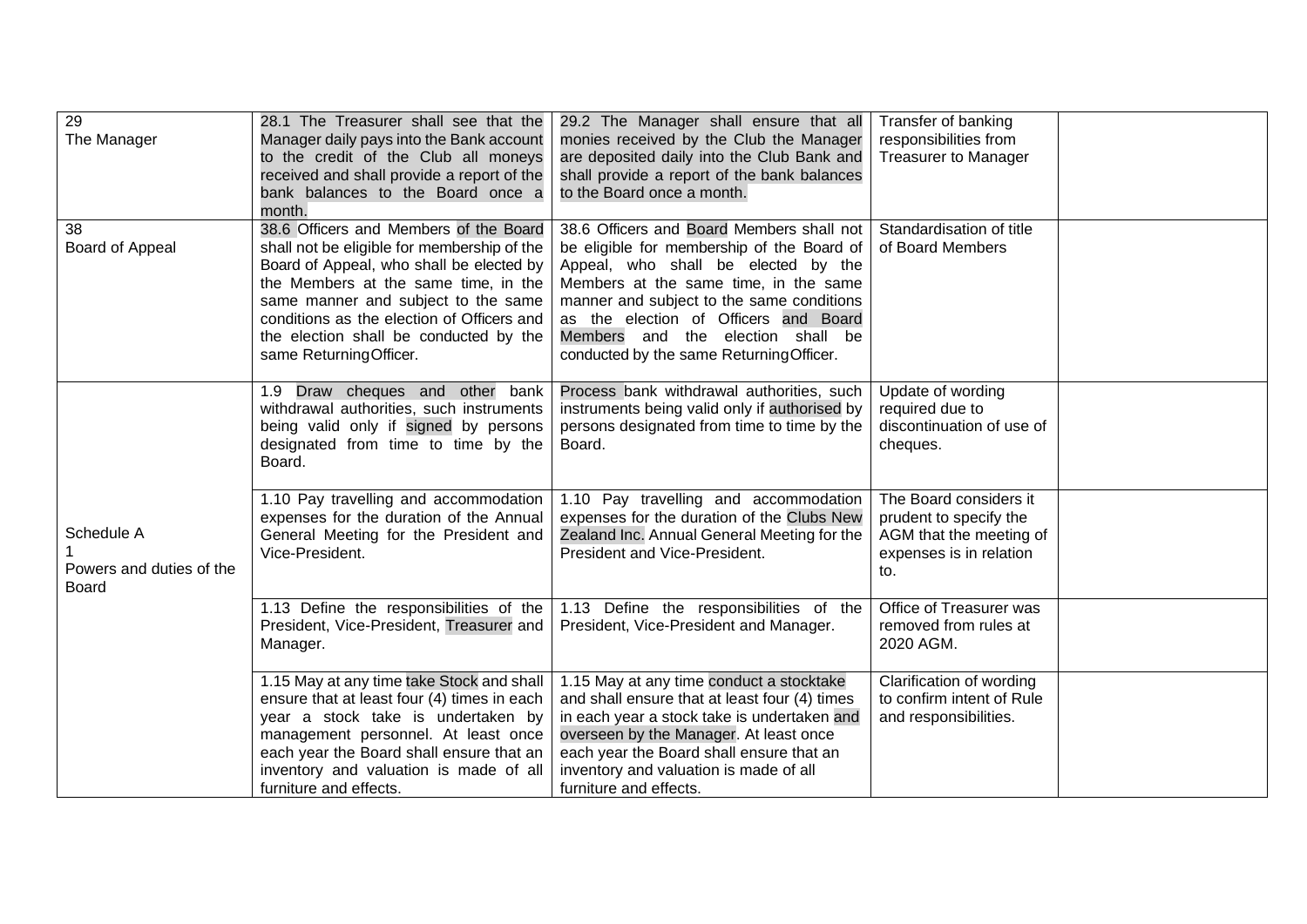| same shall be available for the<br>for the remainder of the year for any<br>Member from the office of the Club during<br>remainder of the year for any Member<br>from the office of the Club during<br>working hours. A Member may elect to<br>working hours. A Member may elect to<br>receive a copy of the Annual Report,<br>Balance Sheet and Income and<br>receive a copy of the Annual Report,<br>Balance Sheet and Income and<br>Expenditure Accounts by electronic<br>Expenditure Accounts by electronic<br>communication. | 1.16 At each Annual General Meeting<br>the Board shall produce a printed Report<br>of the proceedings of the Club for the<br>past year, an audited Balance Sheet and<br>Income & Expenditure Accounts showing<br>the financial position of the Club as at<br>year ending 31st March next preceding.<br>A copy of the Report, Balance Sheet and<br>Income and Expenditure Accounts shall<br>be available to each subscribing and Life<br>Member eight (8) clear days prior to the | 1.16 At each Annual General Meeting the<br>Board shall produce a printed Report of the<br>proceedings of the Club for the past year,<br>an audited Balance Sheet and Income &<br>Expenditure Accounts showing the financial<br>position of the Club as at the financial year<br>ending 31st March. A copy of the Report,<br>Balance Sheet and Income and<br>Expenditure Accounts shall be available to<br>each subscribing and Life Member eight (8)<br>clear days prior to the date of the meeting | Clarification of the as of<br>date to be reported at<br>the AGM. |  |
|-----------------------------------------------------------------------------------------------------------------------------------------------------------------------------------------------------------------------------------------------------------------------------------------------------------------------------------------------------------------------------------------------------------------------------------------------------------------------------------------------------------------------------------|----------------------------------------------------------------------------------------------------------------------------------------------------------------------------------------------------------------------------------------------------------------------------------------------------------------------------------------------------------------------------------------------------------------------------------------------------------------------------------|-----------------------------------------------------------------------------------------------------------------------------------------------------------------------------------------------------------------------------------------------------------------------------------------------------------------------------------------------------------------------------------------------------------------------------------------------------------------------------------------------------|------------------------------------------------------------------|--|
|                                                                                                                                                                                                                                                                                                                                                                                                                                                                                                                                   | date of the meeting and a copy of the                                                                                                                                                                                                                                                                                                                                                                                                                                            | and a copy of the same shall be available                                                                                                                                                                                                                                                                                                                                                                                                                                                           |                                                                  |  |